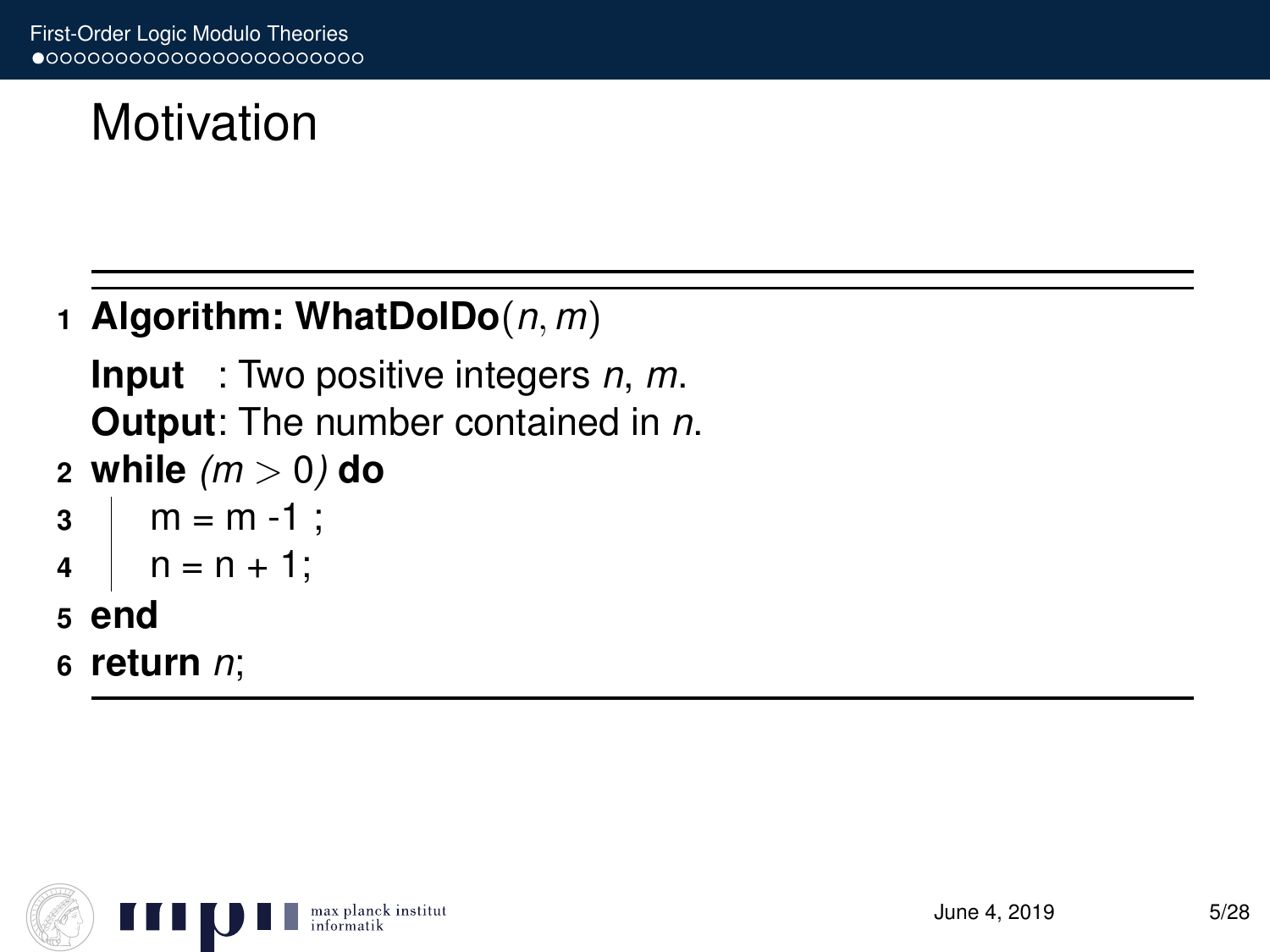## In First-Order Logic Modulo LIA

| 2 $\forall n,m$ . | $(m > 0, R(2, n, m) \rightarrow R(3, n, m))$                              |                                       |
|-------------------|---------------------------------------------------------------------------|---------------------------------------|
| 2 $\forall n,m$ . | $(m = 0, R(2, n, m) \rightarrow R(6, n, m))$                              |                                       |
|                   | 3 $\forall n, m, m'$ . $(m' = m - 1, R(3, n, m) \rightarrow R(4, n, m'))$ |                                       |
|                   | 4 $\forall n, m, n'$ . $(n' = n + 1, R(4, n, m) \rightarrow R(5, n', m))$ |                                       |
| 5 $\forall n,m$ . |                                                                           | $(R(5, n, m) \rightarrow R(2, n, m))$ |
|                   |                                                                           |                                       |

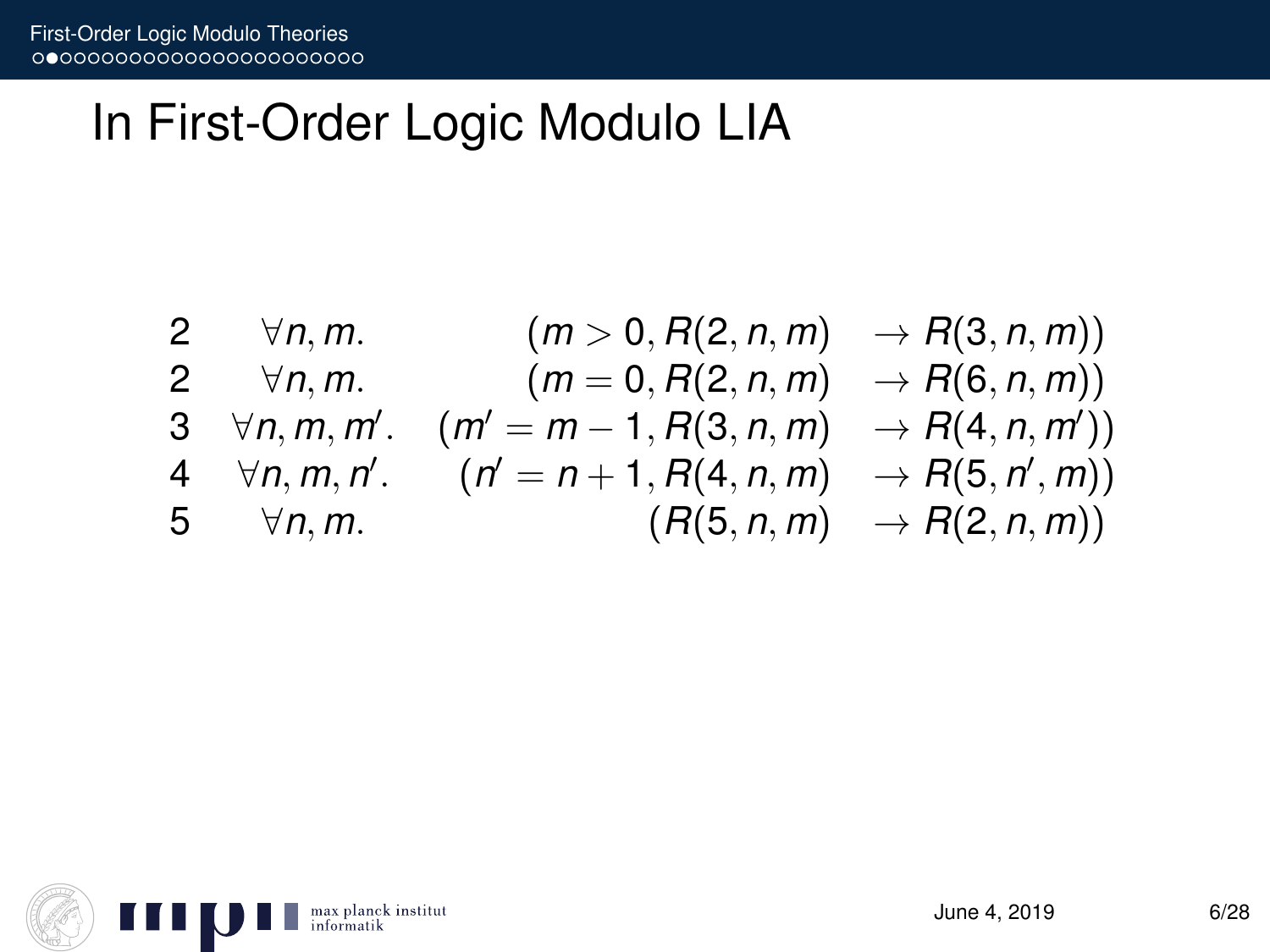## In First-Order Logic Modulo LIA

| 2 | $\forall n, m.$      | $(m > 0, R(2, n, m) \rightarrow R(3, n, m))$       |
|---|----------------------|----------------------------------------------------|
| 2 | $\forall n, m.$      | $(m = 0, R(2, n, m) \rightarrow R(6, n, m))$       |
| 3 | $\forall n, m, m'$ . | $(m' = m - 1, R(3, n, m) \rightarrow R(4, n, m'))$ |
| 4 | $\forall n, m, n'$ . | $(n' = n + 1, R(4, n, m) \rightarrow R(5, n', m))$ |
| 5 | $\forall n, m.$      | $(R(5, n, m) \rightarrow R(2, n, m))$              |

$$
\forall n,m \,.\, (R(2,n,m) \rightarrow R(6,n+m,0))
$$

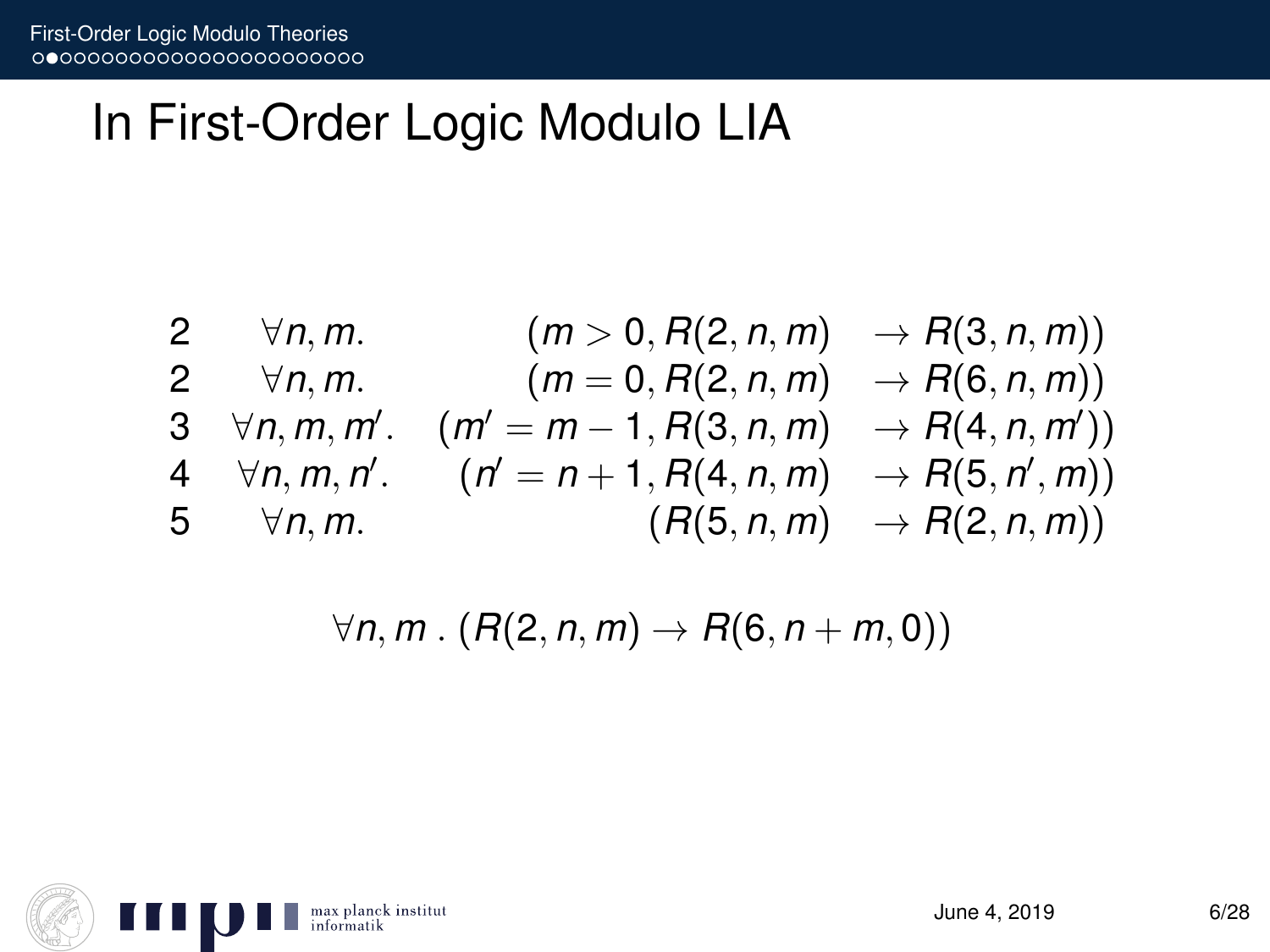## 2-Counter Machines (Minsky 1967)

The memory of the machine are two integer counters  $k_1$ ,  $k_2$ , where the integers are not limited in size, resulting in the name. The counters may be initialized at the beginning with arbitrary positive values.

A program consists of a finite number of programming lines, each coming with a unique and consecutive line number and containing exactly one instruction. The available instructions are:

| $inc(k_i)$ | increment counter $k_i$ and goto the next line, |  |
|------------|-------------------------------------------------|--|
|------------|-------------------------------------------------|--|

 $td(k<sub>i</sub>, n)$ if  $k_i > 0$  then decrement  $k_i$  and goto the next line, otherwise goto line *n* and leave counters unchanged, goto *n* goto line *n*,

halt halt the computation.

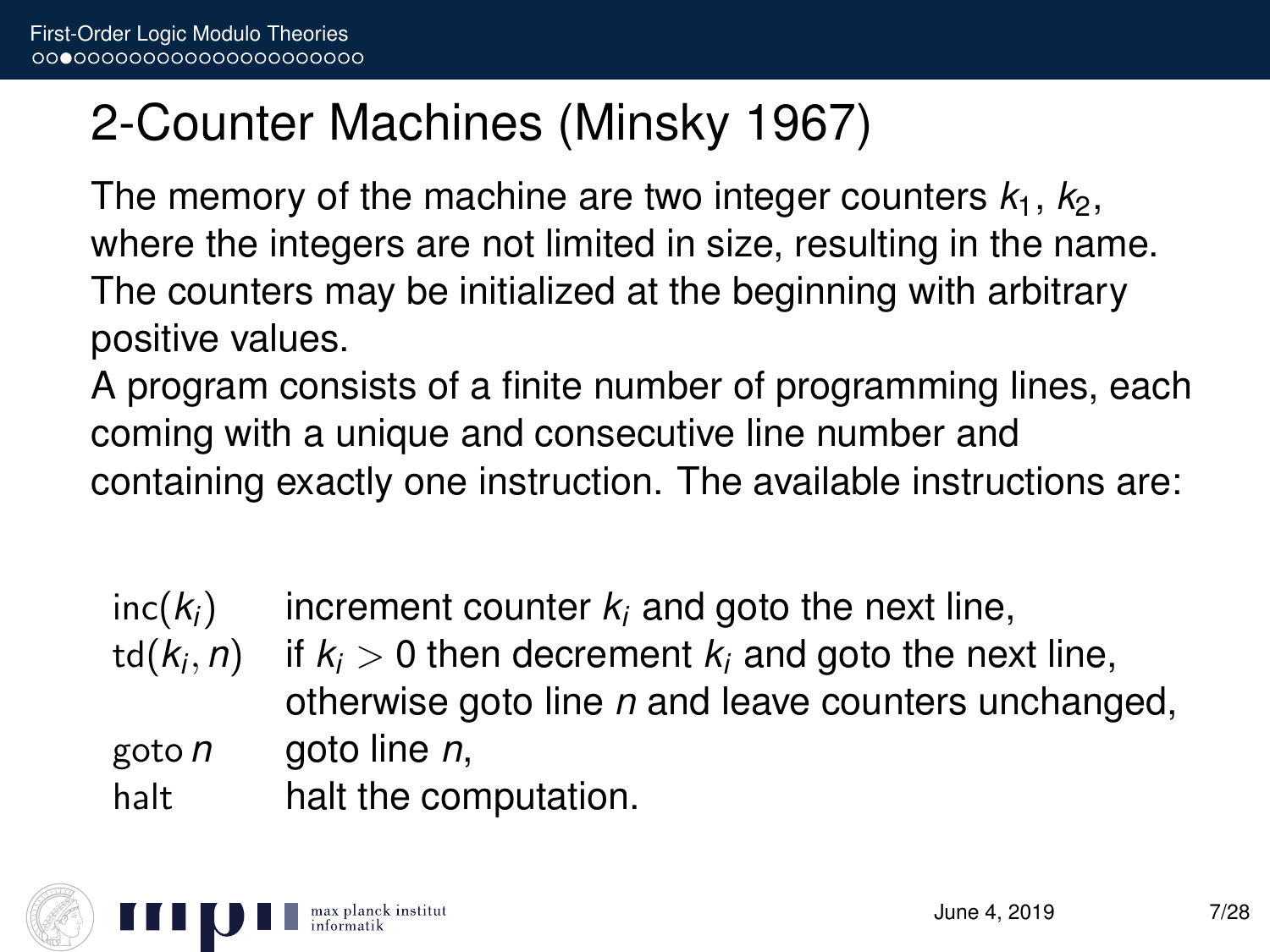## Example: WhatDoIDo

- 2  $td(k_2, 6)$
- 4 inc $(k_1)$
- 5 goto 2
- 6 halt

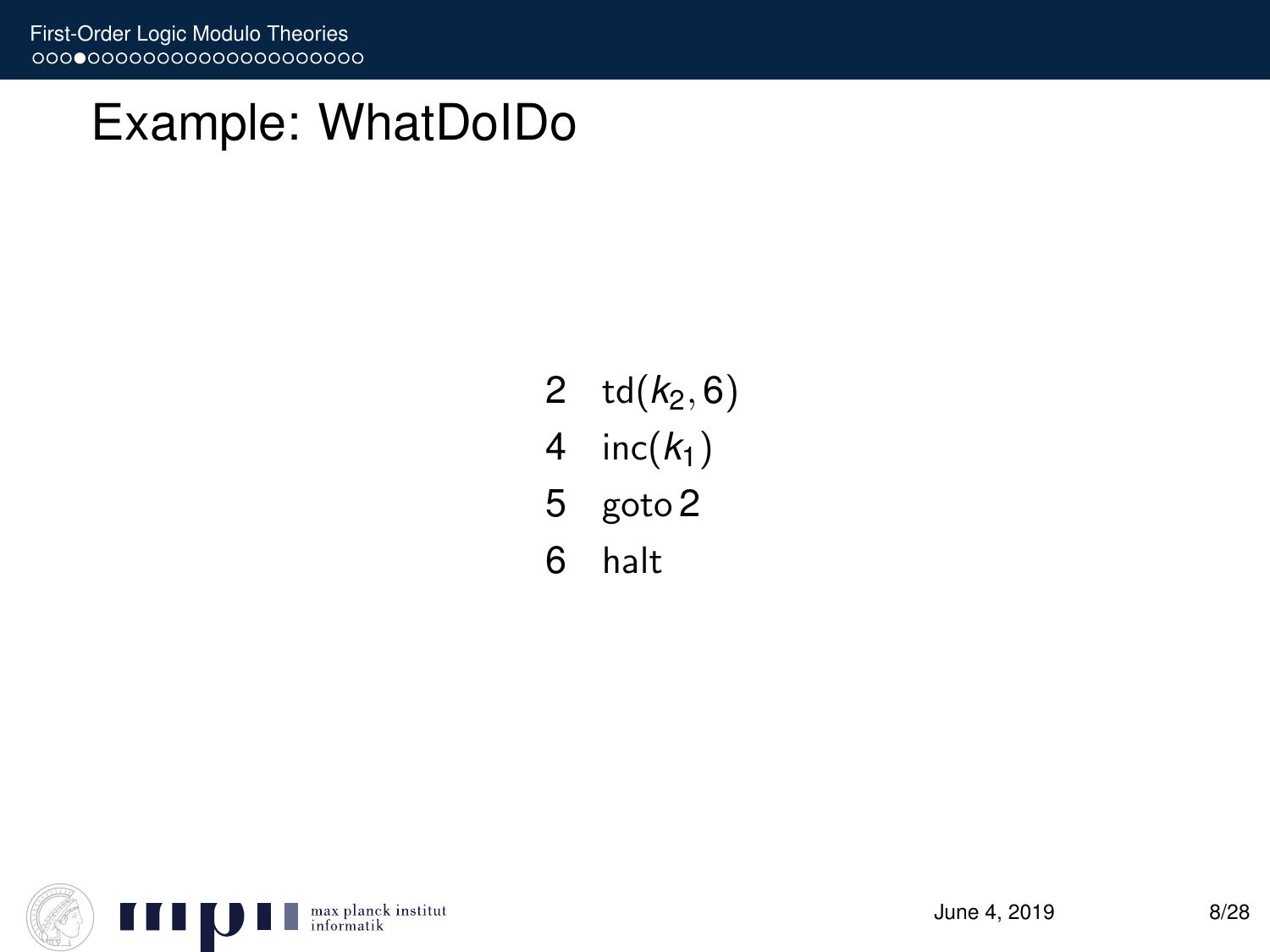## 8.10.1 Theorem (2-Counter Machine Halting Problem)

The halting problem for 2-counter machines is undecidable (Minsky 1967).

#### Proof.

(Idea) By a reduction to the halting problem for Turing machines.

### 8.10.2 Proposition (FOL(LIA) Undecidability with a Single Ternary Predicate)

Unsatisfiability of a FOL(LIA) clause set with a single ternary predicate is undecidable.

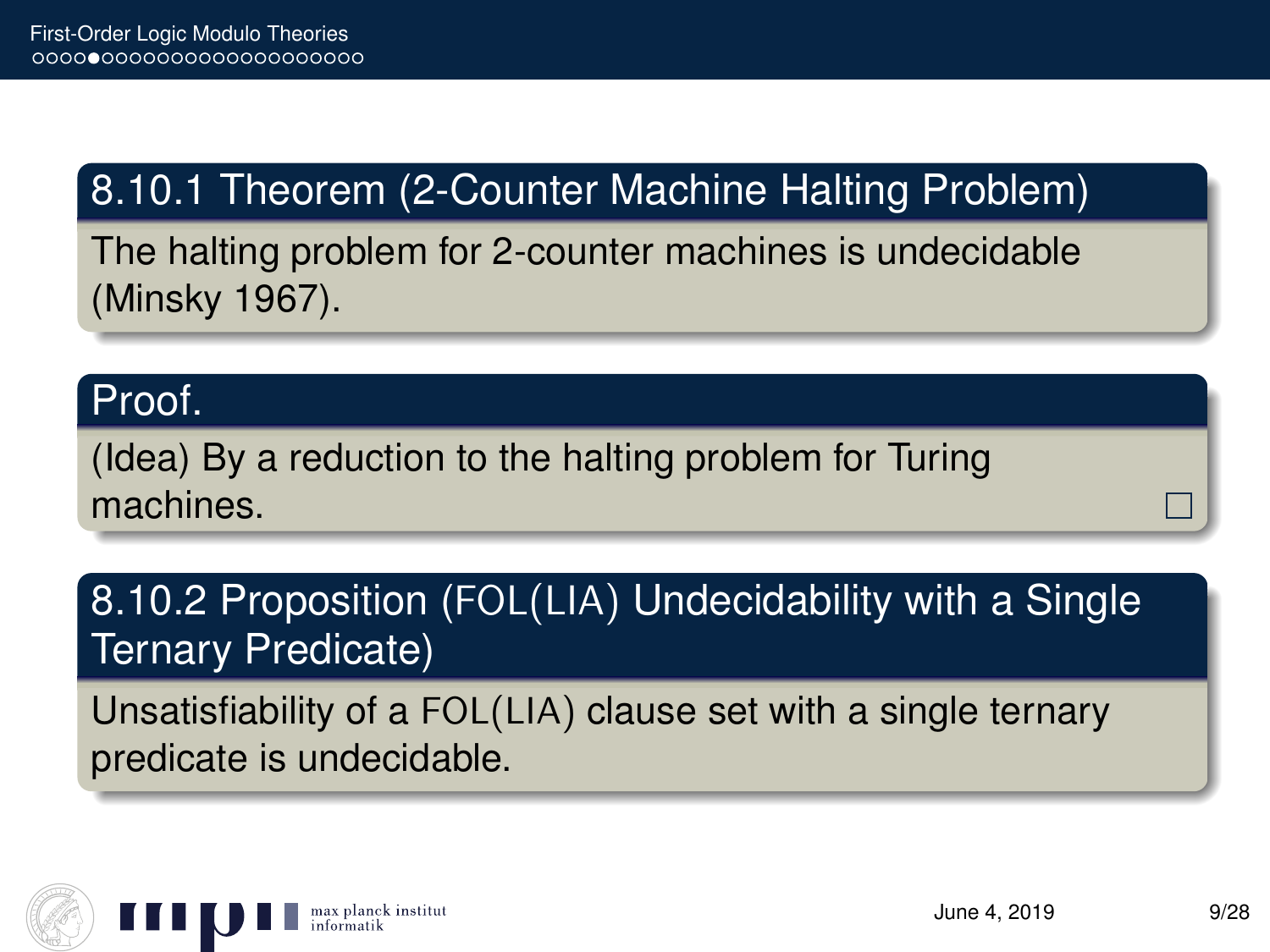# FOL(LIA) Decidable for Binary or Monadic Predicates?

No: translate 2-counter machine halting problem to FOL(LIA) with a single monadic predicate.

Idea: translate state (*i*, *n*, *m*) where the program is at line *i* with respective counter values *n*, *m* by the integer 2*<sup>n</sup>* · 3 *<sup>m</sup>* · *p<sup>i</sup>* where *p<sup>i</sup>* is the *i*<sup>th</sup> prime number following 3

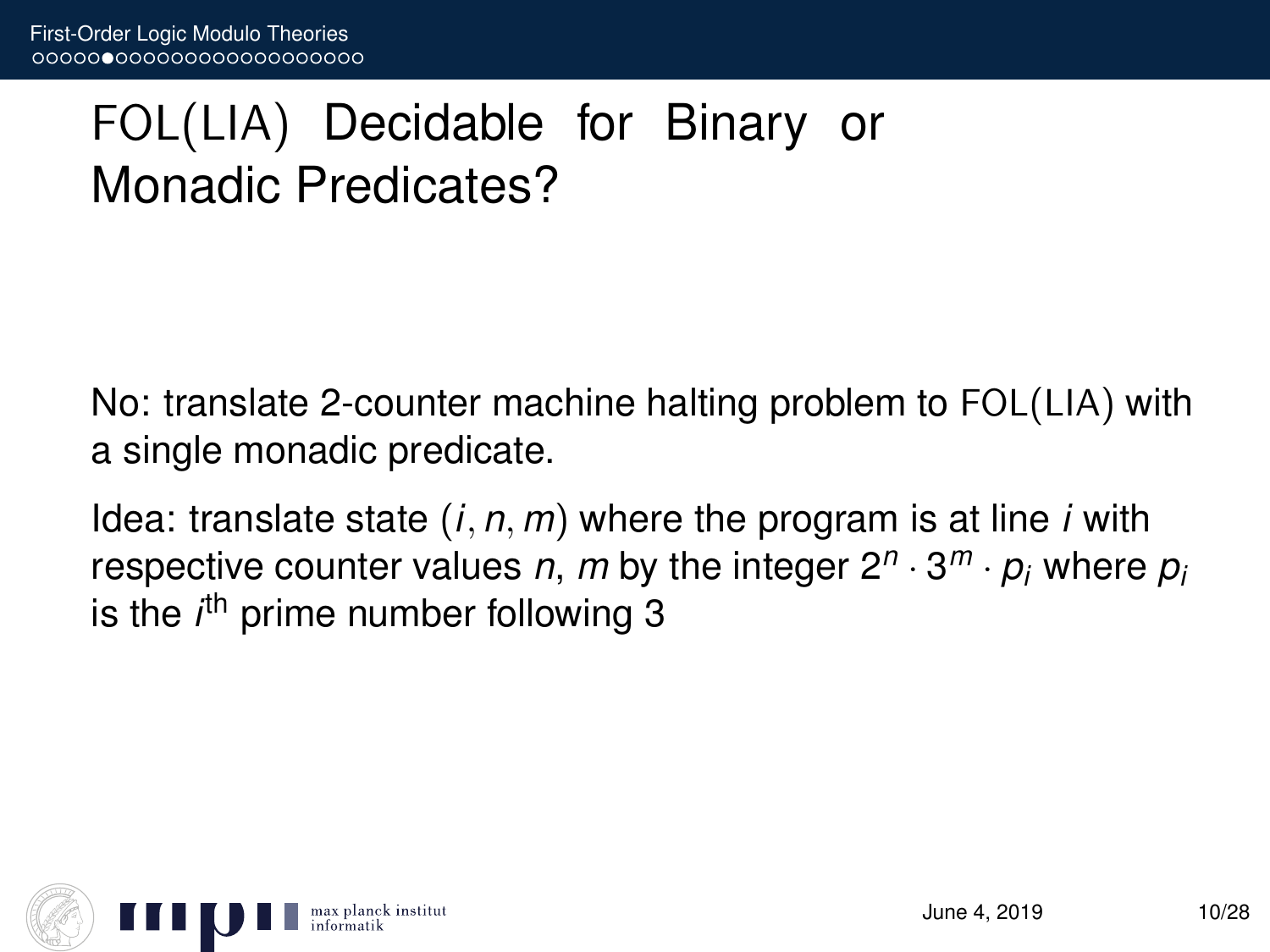## Example: WhatDoIDo

- 1  $td(k_2, 4)$
- 2 inc $(k_1)$
- 3 goto 1
- 4 halt

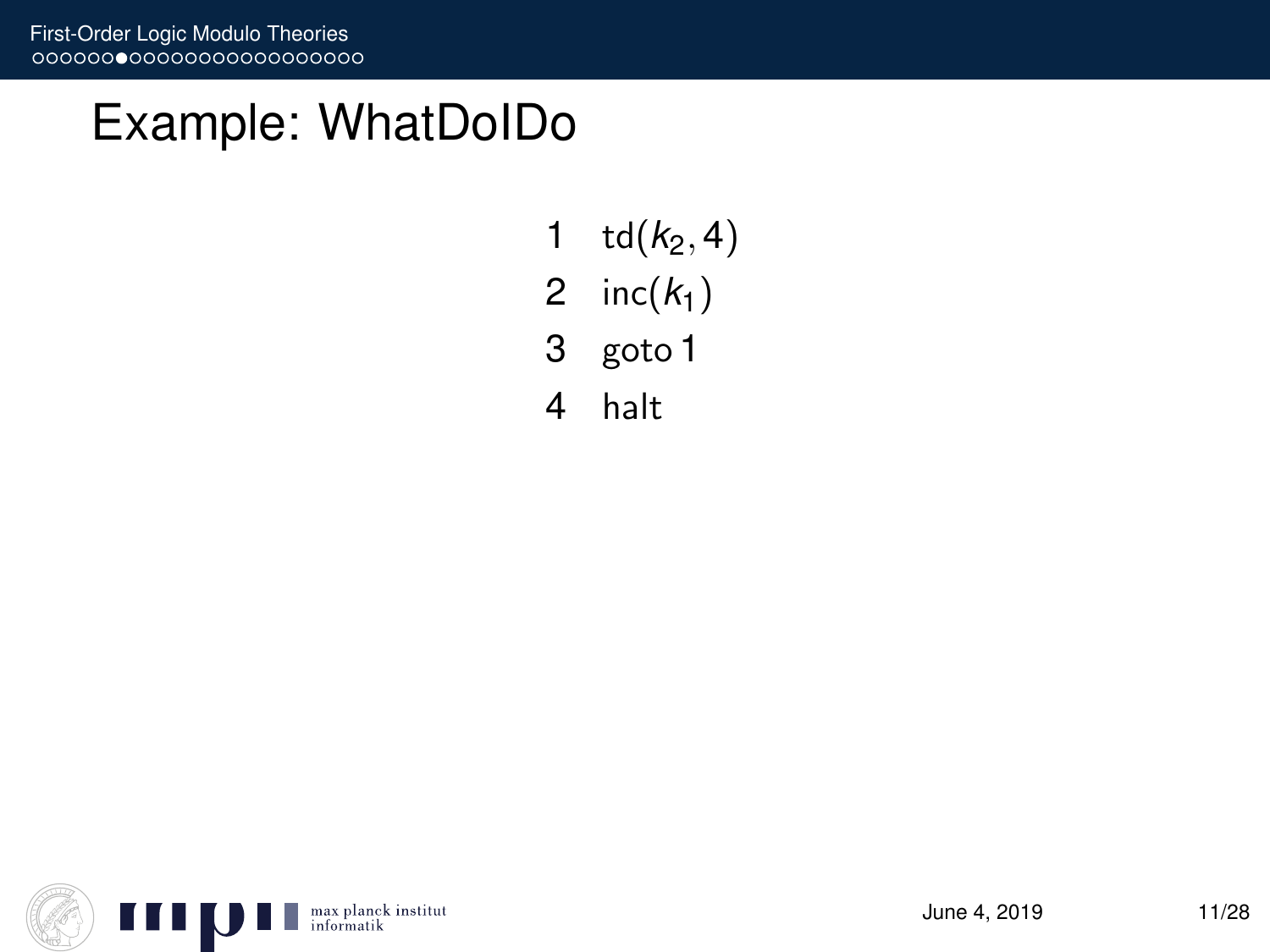## Example: WhatDoIDo

- $td(k_2, 4)$
- 2 inc $(k_1)$
- goto 1
- halt

$$
5y = x, 3y' = y, x' = 7y', S(x) \rightarrow S(x')
$$
  
\n
$$
5y = x, 3y' + 1 = y, x' = 13y', S(x) \rightarrow S(x')
$$
  
\n
$$
5y = x, 3y' + 2 = y, x' = 13y', S(x) \rightarrow S(x')
$$
  
\n
$$
7y = x, x' = 2y, x'' = 11x', S(x) \rightarrow S(x'')
$$
  
\n
$$
11y = x, x' = 5y, S(x) \rightarrow S(x')
$$
  
\n
$$
13y = x, S(x) \rightarrow
$$

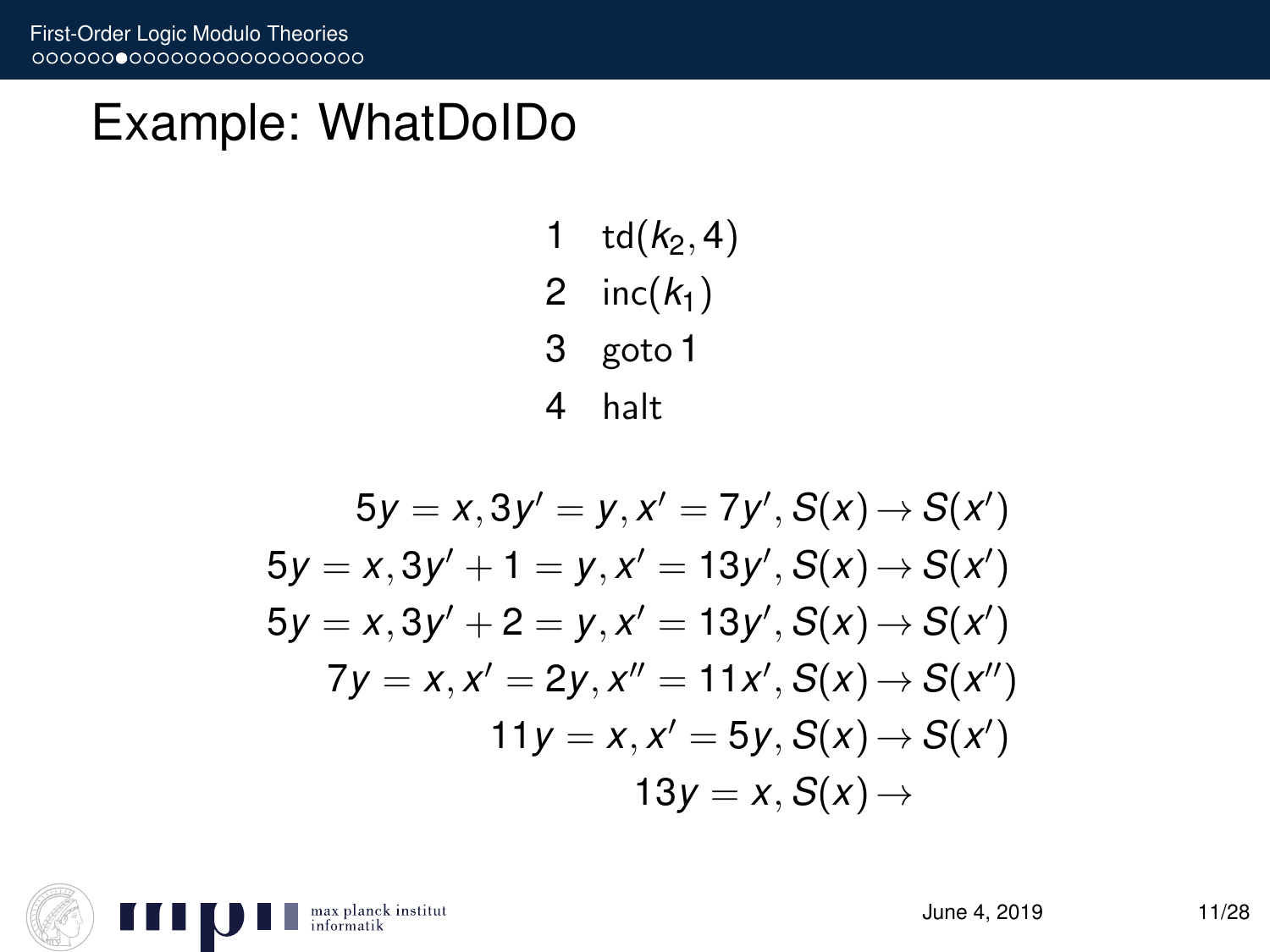### 8.10.3 Proposition (FOL(LIA) Undecidability with a Single Monadic Predicate)

Unsatisfiability of a FOL(LIA) clause set with a single monadic predicate is undecidable (Downey 1972).

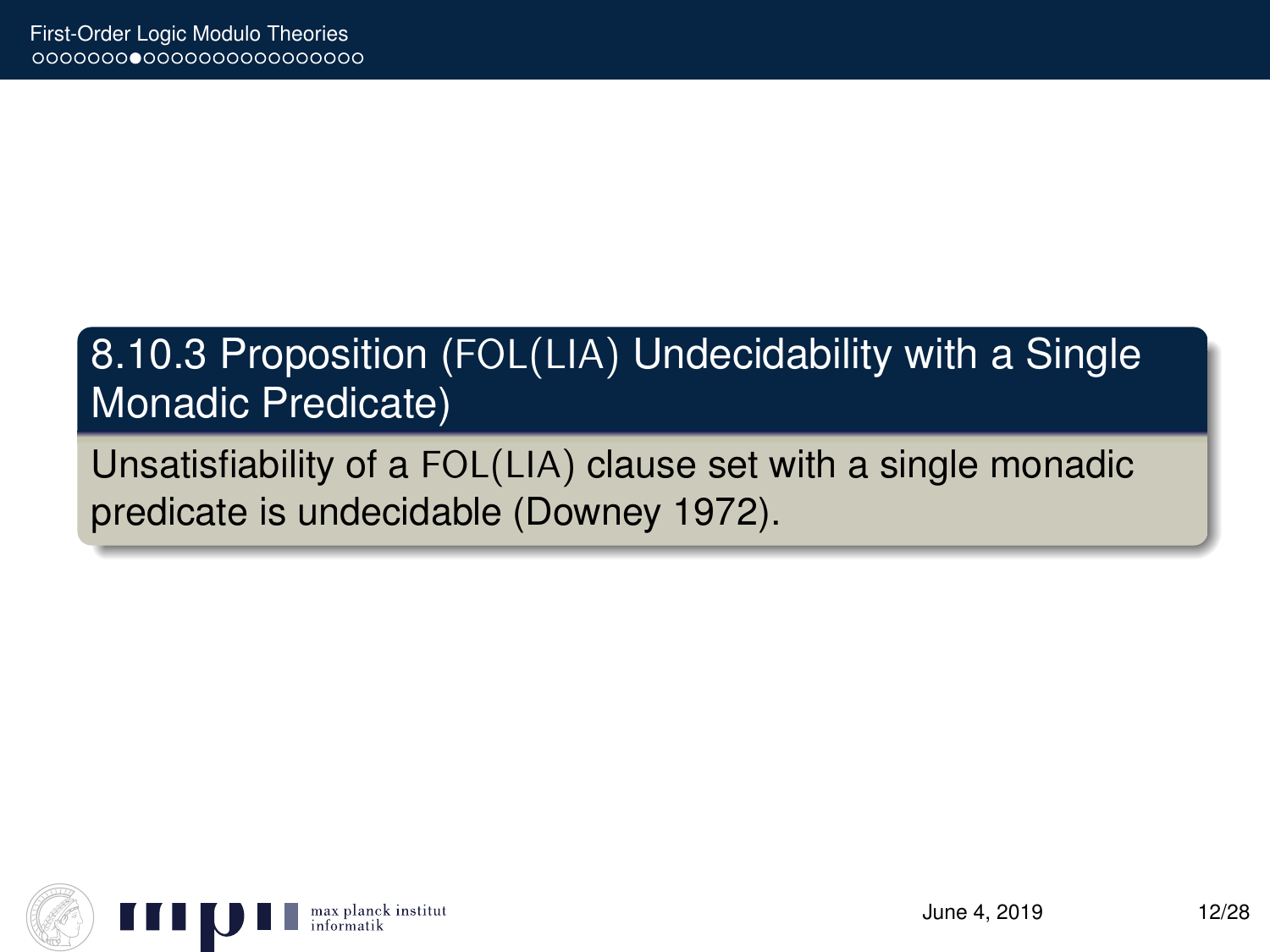# Syntax and Semantics

### 8.2.1 Definition (Hierarchic Theory and Specification)

Let  $\mathcal{T}^{\mathcal{B}} = (\Sigma^{\mathcal{B}}, \mathcal{C}^{\mathcal{B}})$  be a many-sorted theory, called the *background theory* and Σ *<sup>B</sup>* the *background signature*. Let  $\Sigma^\digamma$  be a many sorted signature with  $\Omega^\mathcal{B}\cap\Omega^\digamma=\emptyset,$   $\mathcal{S}^\mathcal{B}\subset\mathcal{S}^\digamma,$ called the *foreground signature* or *free signature*. Let  $\Sigma^H = (\mathcal{S}^B \cup \mathcal{S}^F,\Omega^B \cup \Omega^F)$  be the union signature and *N* be a set of clauses over Σ<sup>H</sup>, and  $\mathcal{T}^H = (\Sigma^H, \mathcal{N})$  called a *hierarchic theory*. A pair  $\mathcal{H} = (\mathcal{T}^{H}, \mathcal{T}^{B})$  is called a *hierarchic specification*.

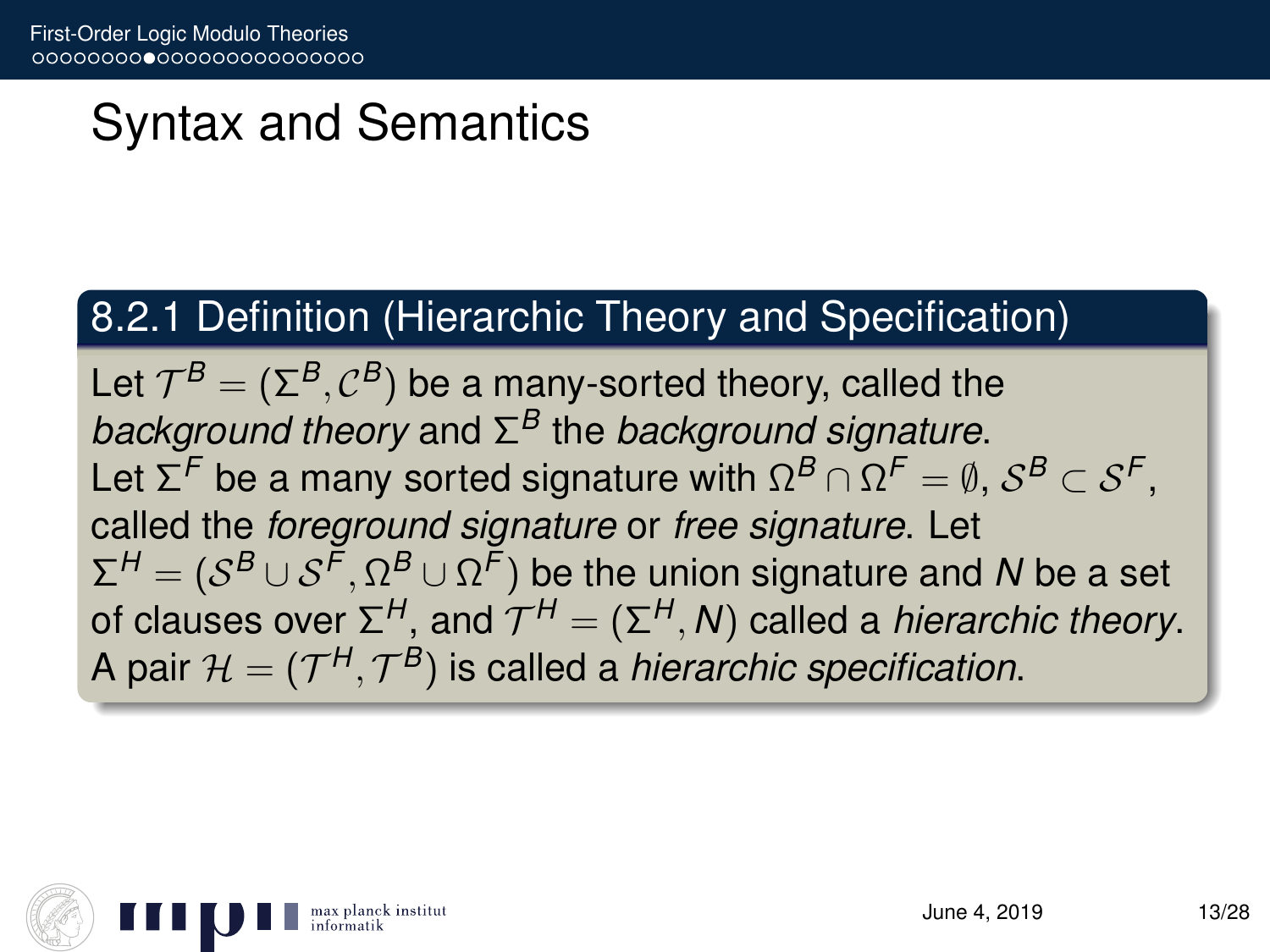I abbreviate  $\models_{\mathcal{TB}} \phi \ (\models_{\mathcal{TH}} \phi)$  with  $\models_{\mathcal{B}} \phi \ (\models_{\mathcal{H}} \phi)$ , meaning that  $\phi$  is valid in the respective theory, see Definition 3.17.1.

Terms, atoms, literals build over Σ *<sup>B</sup>* are called *pure background terms*, *pure background atoms*, and *pure background literals*, respectively. Non-variable terms, atoms, literals build over Σ *<sup>F</sup>* are called *free terms*, *free atoms*, *free literals*. A variable of sort  $\mathcal{S} \in (\mathcal{S}^{\mathcal{F}} \setminus \mathcal{S}^{\mathcal{B}})$  is also called a *free variable* and a *free term*. Any term of some sort *S* ∈ S*<sup>B</sup>* built out of Σ *<sup>H</sup>* is called a *background term*.

A substitution  $\sigma$  is called *simple* if  $x_{S} \sigma \in T_{S}(\Sigma^{B}, \mathcal{X})$  for all  $S \in \mathcal{S}^{B}$ .

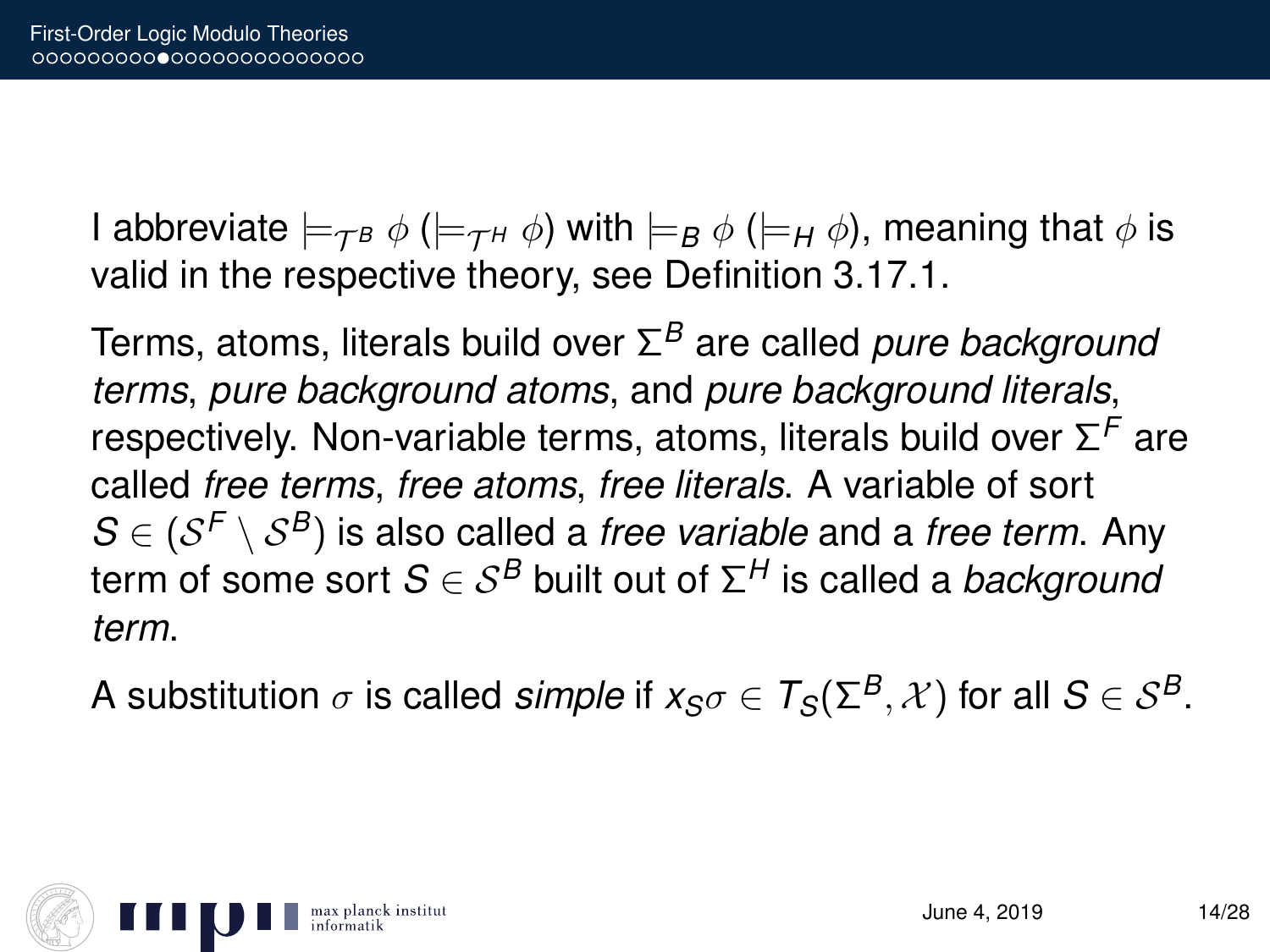#### 8.2.2 Example (Classes of Terms)

Let  $\mathcal{T}^B$  be linear rational arithmetic and  $\Sigma^F = (\{\mathcal{S}, \mathsf{LA}\}, \{g, a\})$ where *a*: *S* and *g* : LA  $\rightarrow$  LA. Then the terms  $x_{LA} + 3$  and  $g(x_{LA})$ are all of sort LA, but  $x_{\text{A}} + 3$  is a pure background term whereas  $g(x_{LA})$  is a free term and an unpure background term. So the substitution  $\sigma = \{y_{LA} \mapsto x_{LA} + 3\}$  is simple while  $\sigma = \{y_{\text{LA}} \mapsto q(x_{\text{LA}})\}\$ is not.

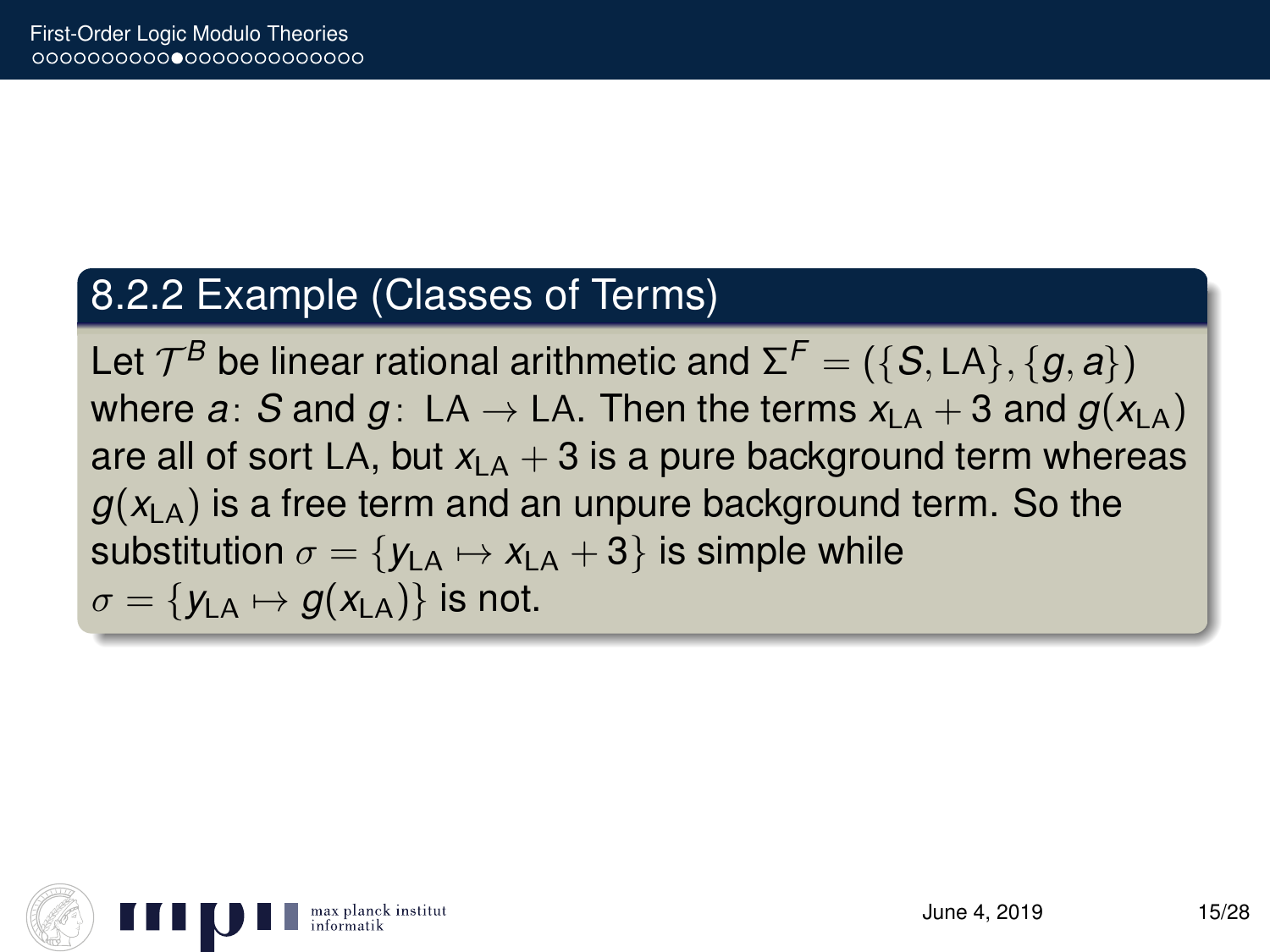### 8.2.3 Definition (Hierarchic Algebras)

Given a hierarchic specification  $\mathcal{H} = (\mathcal{T}^H, \mathcal{T}^B), \, \mathcal{T}^B = (\Sigma^B, \mathcal{C}^B),$  $\mathcal{T}^H = (\Sigma^H, N)$ , a  $\Sigma^H$ -algebra  $\mathcal A$  is called *hierarchic* if  $\mathcal A|_{\Sigma^B} \in \mathcal C^B.$  A hierarchic algebra A is called a *model of a hierarchic specification*  $H$ , if  $A \models N$ .

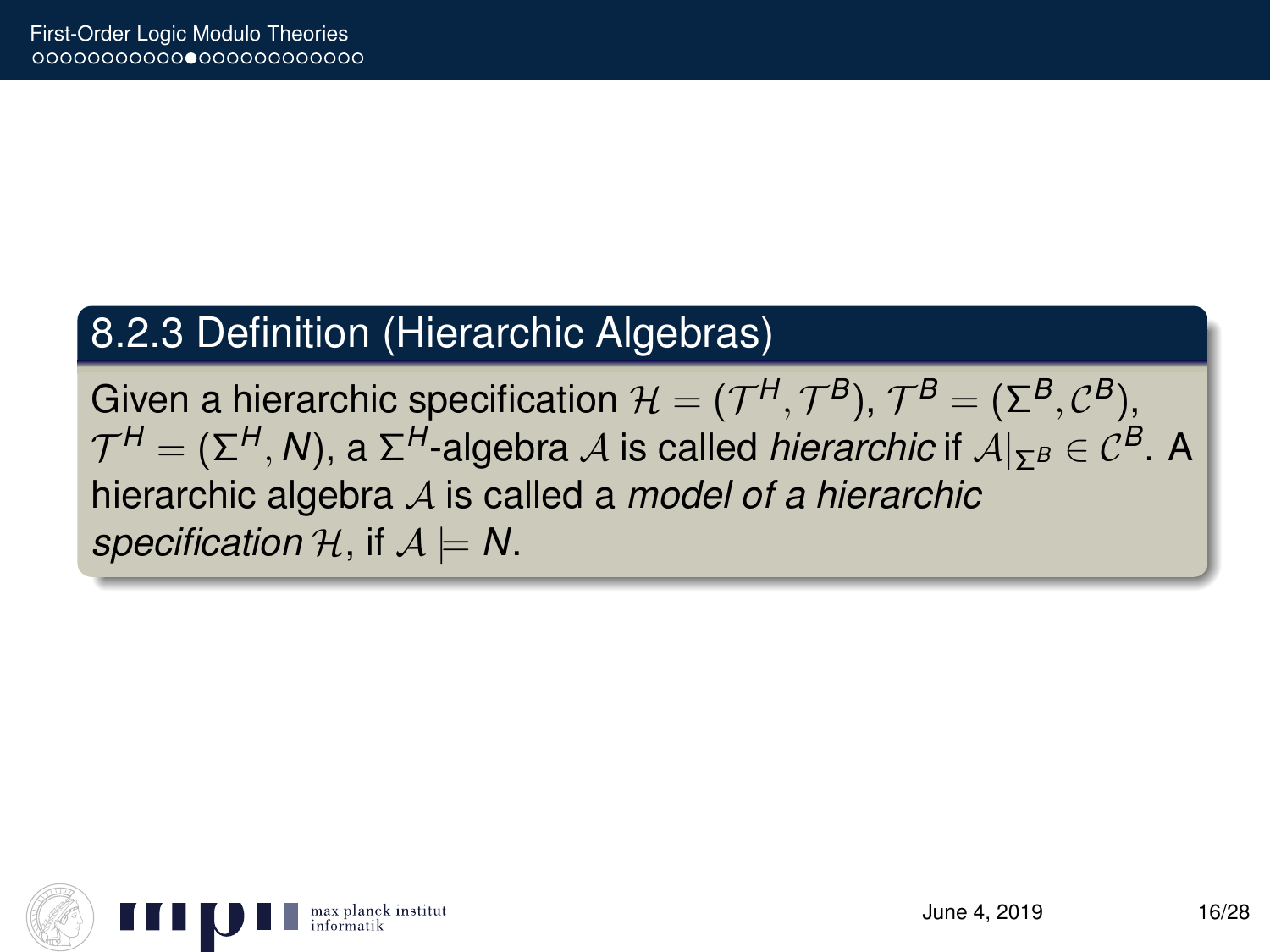#### 8.2.4 Definition (Abstracted Term, Atom, Literal, Clause)

A term *t* is called *abstracted* with respect to a hierarchic specification  $\mathcal{H}=(\mathcal{T}^H_{-},\mathcal{T}^B)$ , if  $t\in \mathcal{T}_S(\Sigma^B,\mathcal{X})$  or  $t\in \mathcal{T}_\mathcal{T}(\Sigma^F,\mathcal{X})$  for some  $\mathcal{S} \in \mathcal{S}^{\mathcal{B}},\ \mathcal{T} \in \mathcal{S}^{\mathcal{B}} \cup \mathcal{S}^{\mathcal{F}}.$  An equational atom  $t \approx \boldsymbol{s}$  is called *abstracted* if *t* and *s* are abstracted and both pure or both unpure, accordingly for literals. A clause is called *abstracted* of all its literals are abstracted.

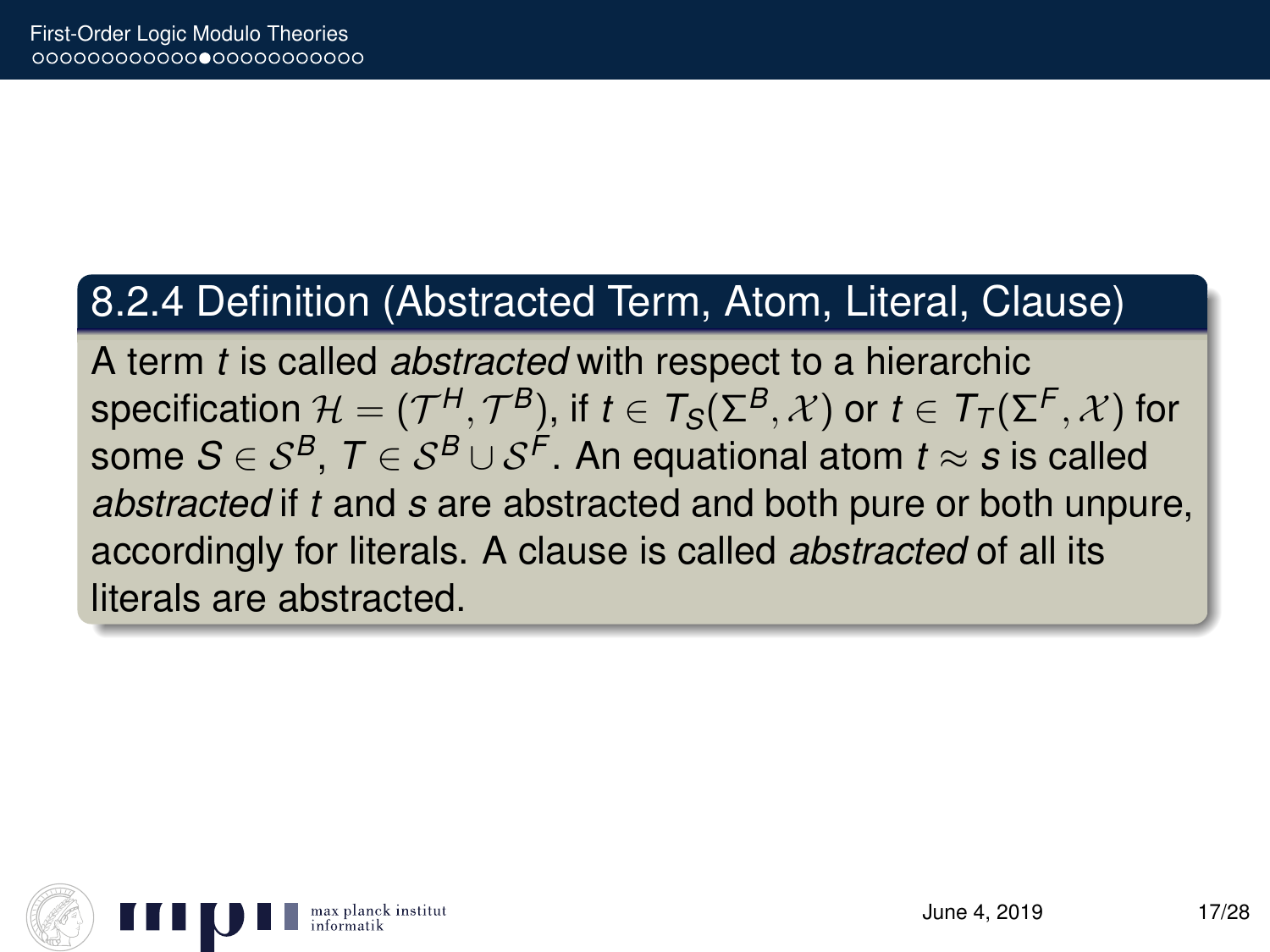**Abstraction**  $N \oplus \{C \vee E[t]_p[s]_q\} \Rightarrow_{ABSTR}$ *N* ∪ { $C \vee x_s \not\approx s \vee E[x_s]_q$ } provided *t*, *s* are non-variable terms,  $q \nless p$ , sort(*s*) = *S*, and  $\mathsf{either\ top}(t)\in \mathsf{\Sigma}^\mathcal{F}$  and  $\mathsf{top}(\mathcal{s})\in \mathsf{\Sigma}^\mathcal{B}$  or  $\mathsf{top}(t)\in \mathsf{\Sigma}^\mathcal{B}$  and  $\mathsf{top}(\bm{s}) \in \Sigma^{\textsf{F}}$ 

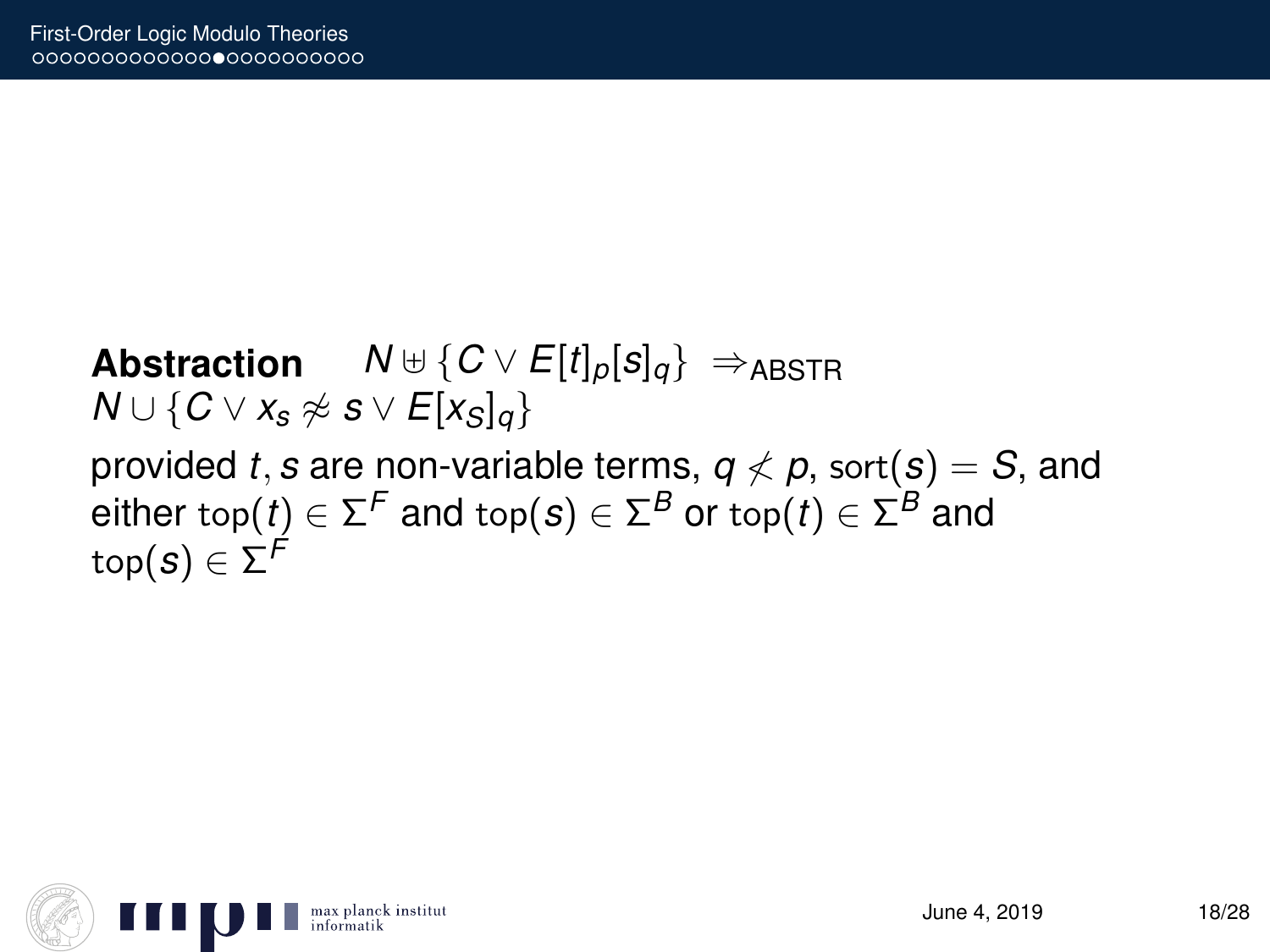### 8.2.5 Proposition (Properties of the Abstraction)

Given a finite clause set *N* out of a hierarchic specification  $\mathcal{H} = (\mathcal{T}^H, \mathcal{T}^B), \Rightarrow_\text{ABSTR}$  terminates on  $\boldsymbol{N}$  and preserves satisfiability. For any clause  $C \in (N \Downarrow_{ABSTR})$  and any literal  $E \in \mathcal{C}$ , *E* does not both contain a function symbol from  $\Sigma^B$  and a function symbol from Σ *F* .

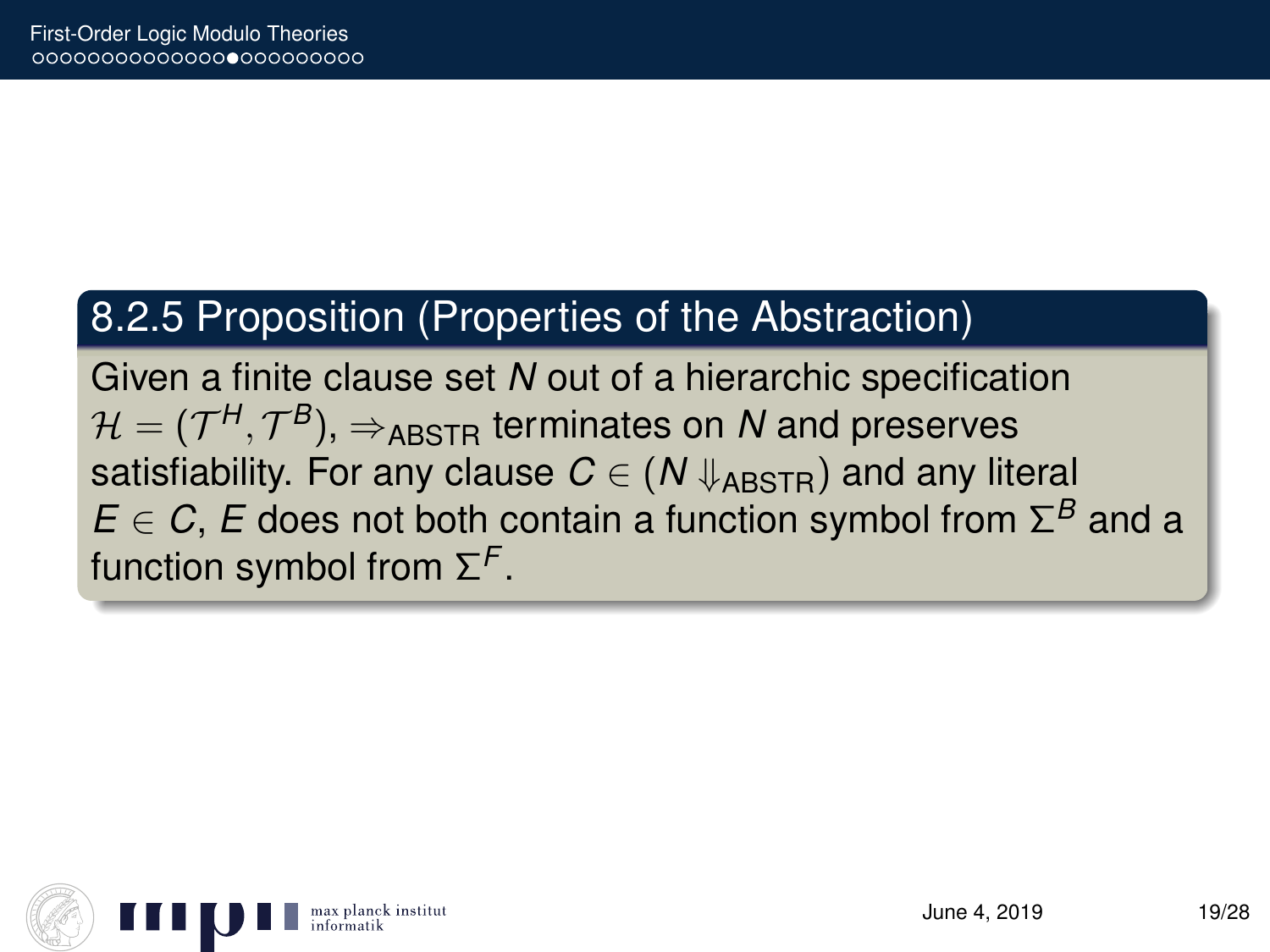From now on I assume fully abstracted clauses *C*, i.e., for all atoms  $s \approx t$  occurring in *C*, either  $s, t \in \mathcal{T}(\Sigma^B, \mathcal{X})$  or  $s,t \in \mathcal{T}(\Sigma^{\mathsf{F}}, \mathcal{X}).$  This justifies the notation of clauses  $\Lambda \parallel C$ where all pure background literals are in Λ and belong to FOL( $\Sigma^B$ ,  $X$ ) and all literals in *C* belong to FOL( $\Sigma^F$ ,  $X$ ).

The literals in Λ form a conjunction and the literals in *C* a disjunction and the overall clause the implication Λ → *C*. For a clause  $Λ$  || *C* the background theory part Λ is called the *constraint* and *C* the *free part* of the clause.

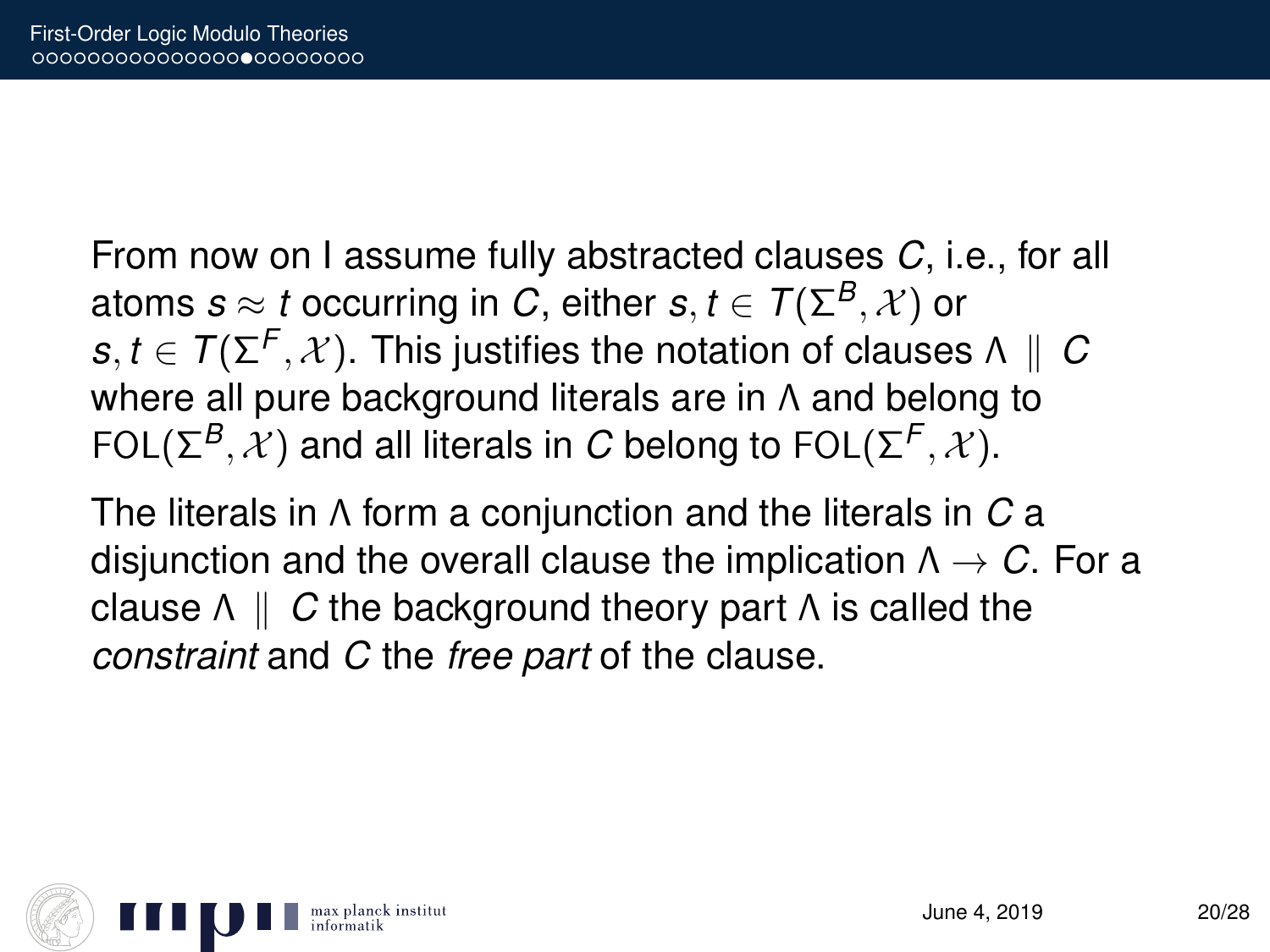### 8.2.6 Example (Abstracted Clause)

Continuing Example 8.2.2, the unabstracted clause

$$
g(x) \leq 1 + y \vee g(g(1)) \approx 2
$$

corresponds to the abstracted clause

$$
z \not\approx g(x) \vee z \leq 1 + y \vee u \not\approx 2 \vee v \not\approx 1 \vee g(g(v)) \approx u
$$

that is written

$$
z>1+y \wedge u \approx 2 \wedge v \approx 1 \parallel z \not\approx g(x) \vee g(g(v)) \approx u
$$

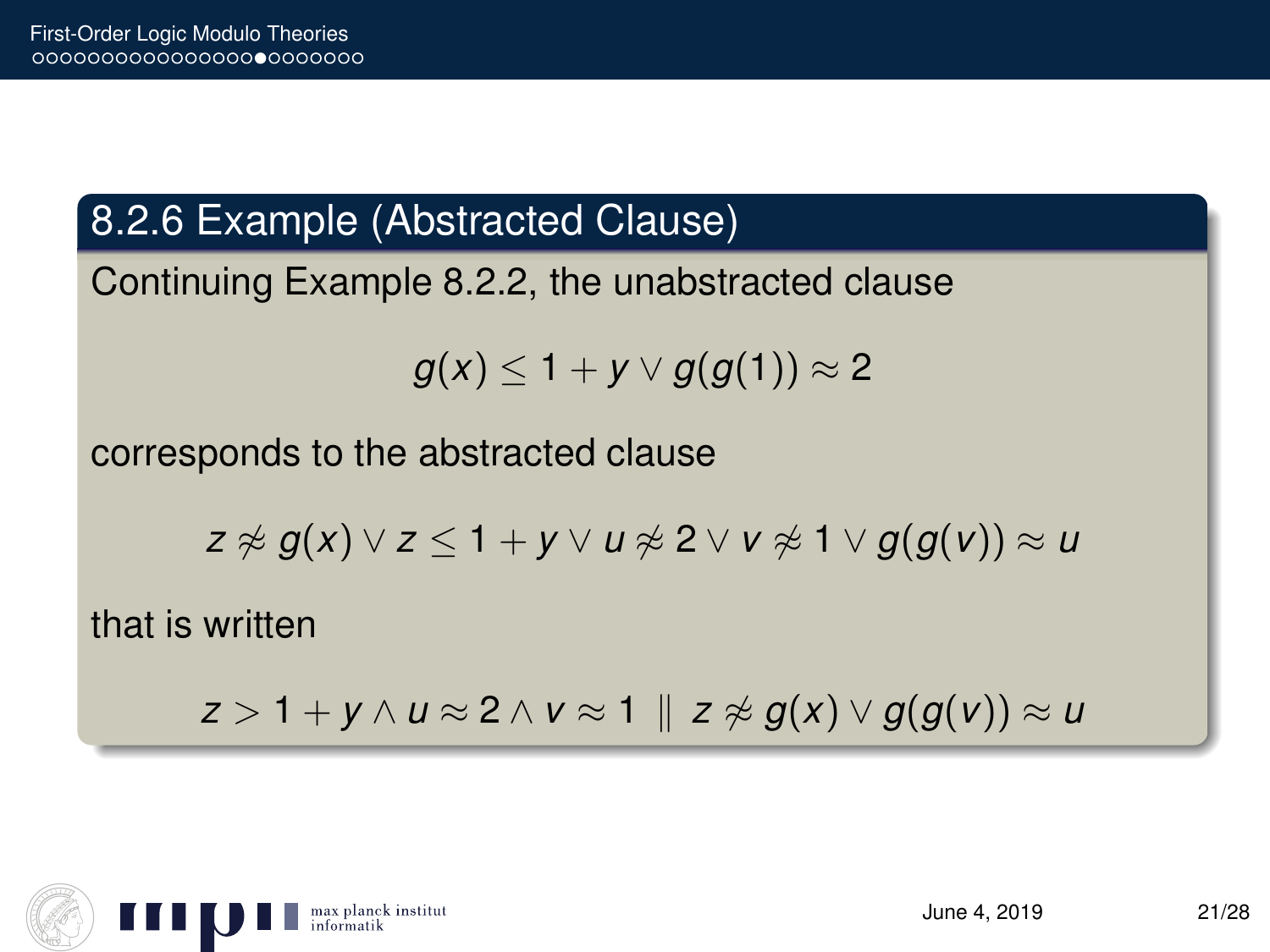## SUP(T) on Abstracted Clauses

As usual the calculus is presented with respect to a reduction ordering  $\prec$ , total on ground terms. For the SUP(T) calculus I assume that any pure base term is strictly smaller than any term containing a function symbol from  $\Sigma^\mathcal{F}$ . This justifies the below ordering conditions with respect to the constraint notation of clauses and can, e.g., be obtained by an LPO where all symbols from  $\Sigma^B$  are smaller in the precedence than the symbols from  $\Sigma^\mathsf{F}.$ 

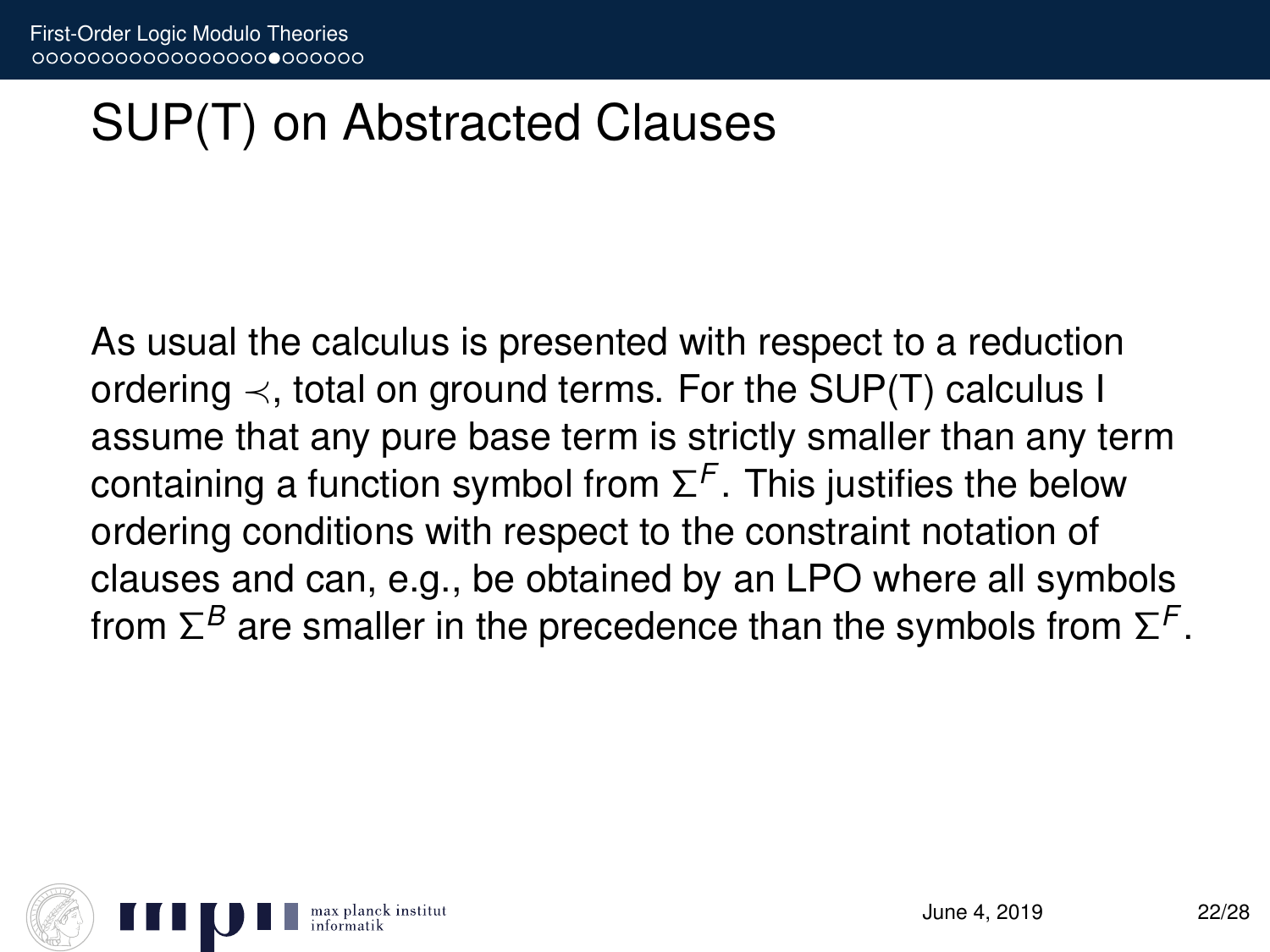### **Superposition Right**

 $(N \oplus {\Lambda} \parallel D \vee t \approx t', \Gamma \parallel C \vee s[u] \approx s' {\}) \Rightarrow_{\text{SUPT}} (N \cup {\Lambda} \parallel$  $D \vee t ≈ t',$  Γ  $\parallel C \vee$  *s*[*u*] ≈ *s'*} ∪ {(Λ, Γ  $\parallel D \vee C \vee$  *s*[*t'*] ≈ *s'*) $\sigma$ }) where  $\sigma$  is the mgu of *t*, *u*,  $\sigma$  is simple, *u* is not a variable *to*  $\measuredangle$  *t'σ, sσ*  $\measuredangle$  *s'σ,*  $(t \approx t')\sigma$  *strictly maximal in*  $(D \vee t \approx t')\sigma,$ nothing selected and  $(\bm{s} \approx \bm{s}')\sigma$  maximal in  $(\bm{C} \vee \bm{s} \approx \bm{s}')\sigma$  and nothing selected

#### **Superposition Left**

 $(N \uplus {\Lambda} \parallel D \vee t \approx t', \Gamma \parallel C \vee s[u] \not\approx s' {\}) \Rightarrow_{\text{SUPT}} (N \cup {\Lambda} \parallel$  $D \vee t \approx t', \Gamma \parallel C \vee s[u] \not\approx s' \} \cup \{ (\Lambda, \Gamma \parallel D \vee C \vee s[t'] \not\approx s')\sigma \})$ where  $\sigma$  is the mgu of *t*, *u*,  $\sigma$  is simple, *u* is not a variable  $t\sigma \not\preceq t'\sigma$ , *s* $\sigma \nleq s'$ *σ*,  $(t \approx t')$ *σ* strictly maximal in  $(D \vee t \approx t')$ *σ*, nothing  $\mathsf{s}$ elected and  $(\mathcal{s} \not\approx \mathcal{s}')\sigma$  maximal in  $(C \vee \mathcal{s} \not\approx \mathcal{s}')\sigma$  or selected

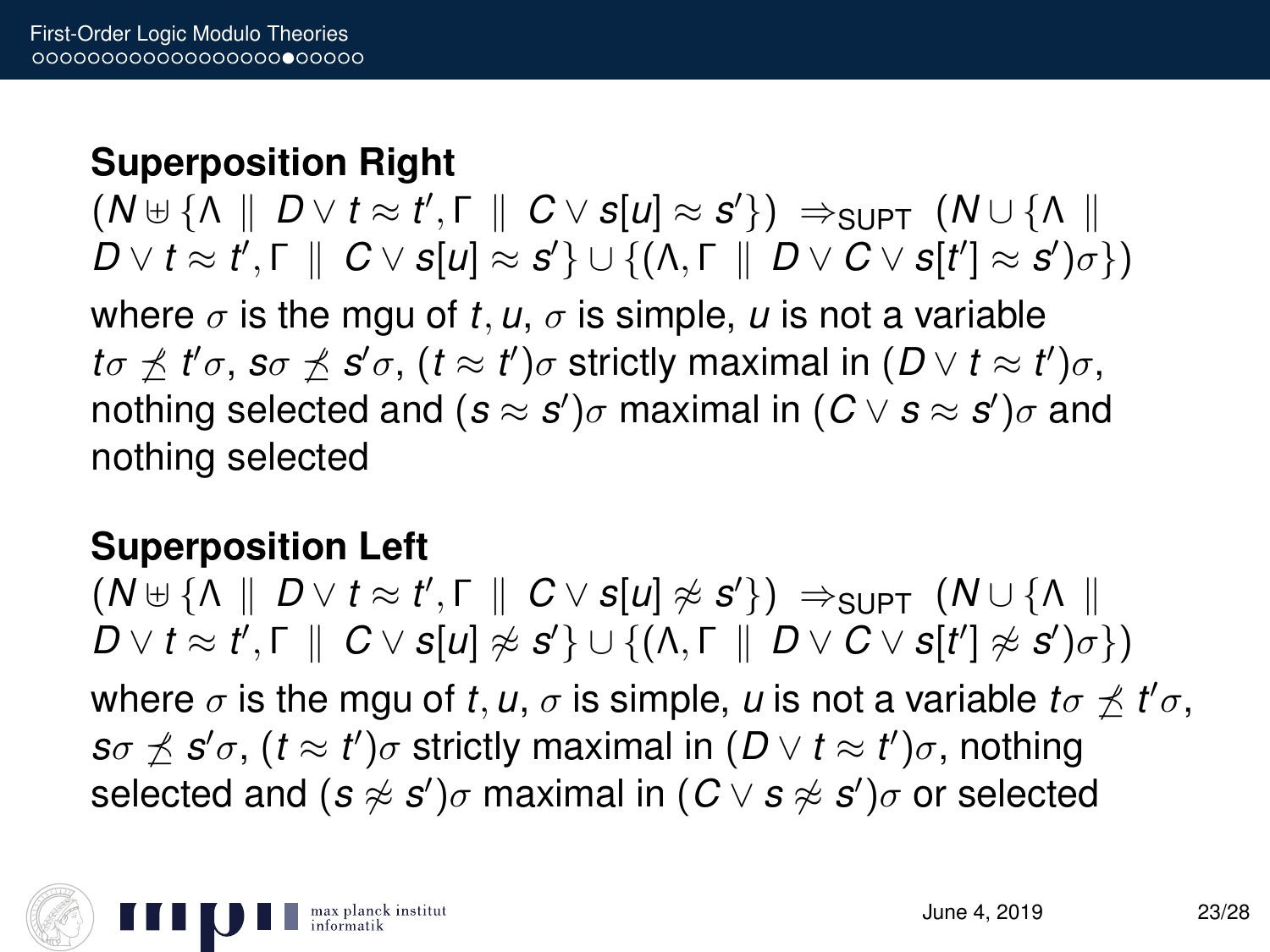$E$ *guality Resolution*  $(N \cup \{\Gamma \parallel C \vee s \not\approx s'\})$  $\Rightarrow$ supt  $(N \cup \{\Gamma \parallel C \vee s \not\approx s'\} \cup \{(\Gamma \parallel C) \sigma\})$ where  $\sigma$  is the mgu of *s*, *s'*,  $\sigma$  is simple,  $(\bm{s} \not\approx \bm{s}')\sigma$  maximal in  $(C \vee s \not\approx s')\sigma$  or selected

**Equality Factoring**  $v' \approx t' \vee s \approx t$ })  $\Rightarrow$ SUPT  $(W \cup \{\Gamma \parallel C \vee s' \approx t' \vee s \approx t\} \cup \{(\Gamma \parallel C \vee t \not\approx t' \vee s \approx t')\sigma\})$ where  $\sigma$  is the mgu of *s*, *s'* ,  $\sigma$  is simple,  $\bm{s}'\sigma\not\preceq\bm{t}'\sigma$ ,  $\bm{s}\sigma\not\preceq\bm{t}\sigma$ ,  $(s \approx t) \sigma$  maximal in  $(C \vee s' \approx t' \vee s \approx t) \sigma$  and nothing selected

**Constraint Refutation**  $(N \cup \{ \Gamma_1 \parallel \bot, ..., \Gamma_n \parallel \bot \})$  $\Rightarrow$ SUPT  $(N \cup \{F_1 \mid \bot, \ldots, F_n \mid \bot\} \cup \{\bot\})$ where  $\Gamma_1 \parallel \bot \wedge ... \wedge \Gamma_n \parallel \bot \models_B \bot$ 

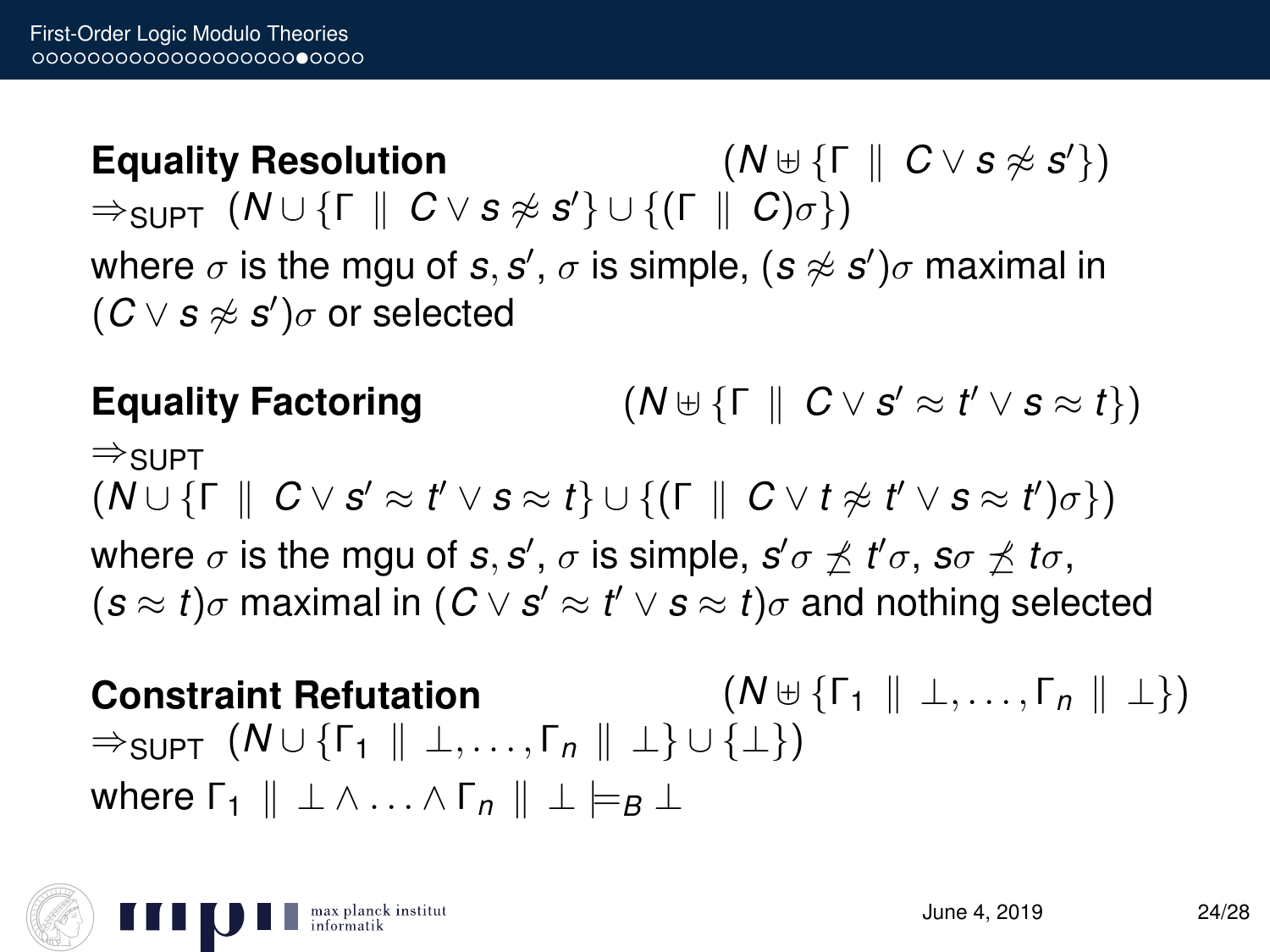### 8.3.1 Definition (Sufficient Completeness)

A hierarchic specification  $\mathcal{H} = (\mathcal{T}^H, \mathcal{T}^B)$  is *sufficiently complete* with respect to simple ground instances if for all unpure ground terms *t* of a background sort, there exists a pure ground term *t* 0 of the same sort such that  $A \models t \approx t'$  for all  $A$  algebras with  $\mathcal{A} \models \mathsf{sgi}(\pmb{N}) \cup \mathsf{grd}(\mathcal{T}^{\pmb{B}})$  where  $\mathsf{grd}(\mathcal{T}^{\pmb{B}})$  is the set of all ground formulas  $\phi$  over  $\Sigma^B$  with  $\models_B \phi$ .

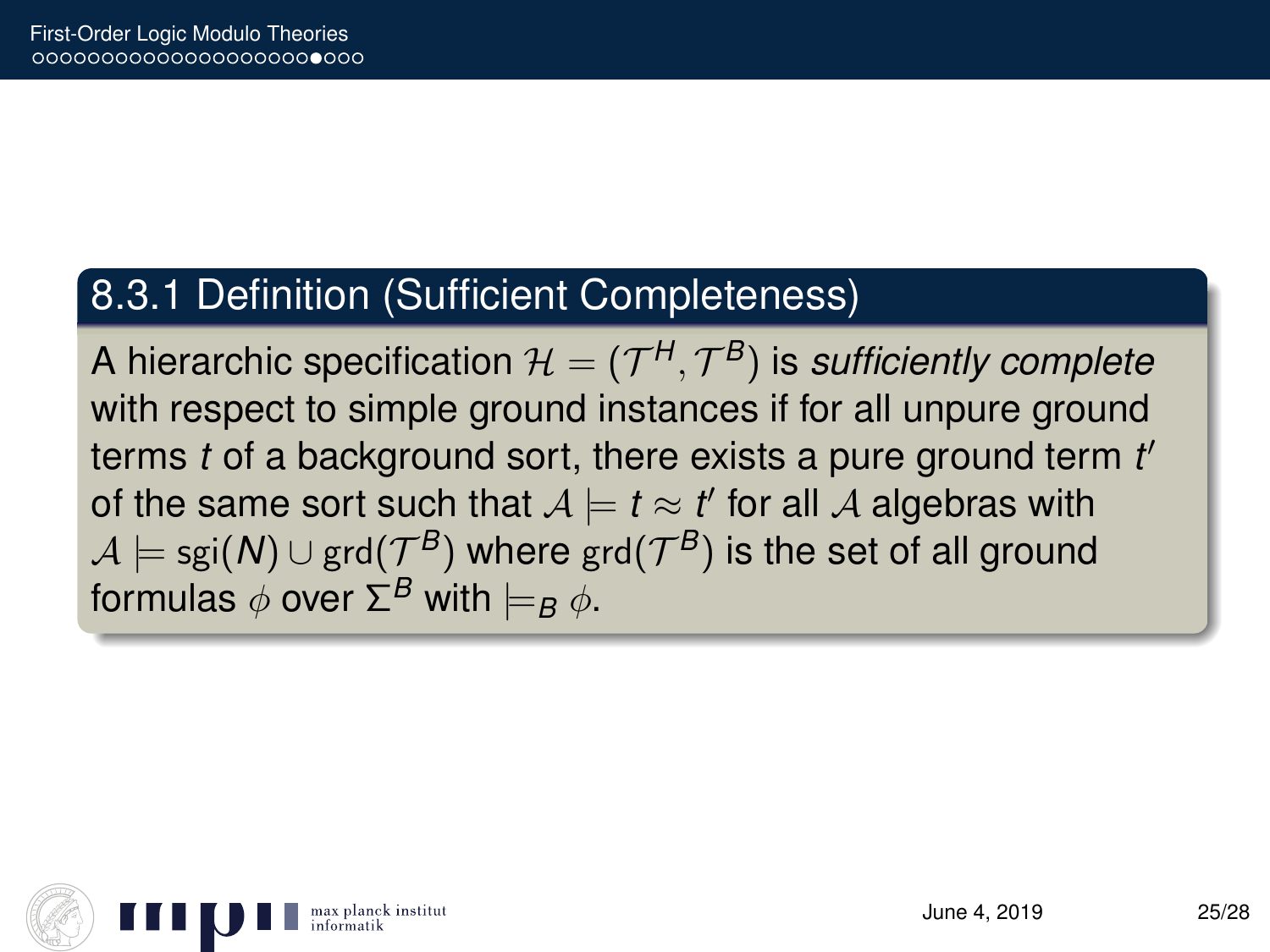### 8.3.2 Definition (SUP(T) Abstract Redundancy)

A clause Γ k *C* is *redundant* with respect to a clause set *N* if for all simple ground instances  $(\Gamma \parallel C)\sigma$  there are clauses  $\{\Lambda_1 \parallel C_1, \ldots, \Lambda_n \parallel C_n\} \subset \mathbb{N}$  with simple ground instances  $(A_1 \parallel C_1)\tau_1, \ldots, (A_n \parallel C_n)\tau_n$  such that  $(A_i \parallel C_i)\tau_i \prec (\Gamma \parallel C)\sigma$ for all *i* and  $(\Lambda_1 \parallel C_1)\tau_1, \ldots, (\Lambda_n \parallel C_n)\tau_n \models_B (\Gamma \parallel C)\sigma$ .